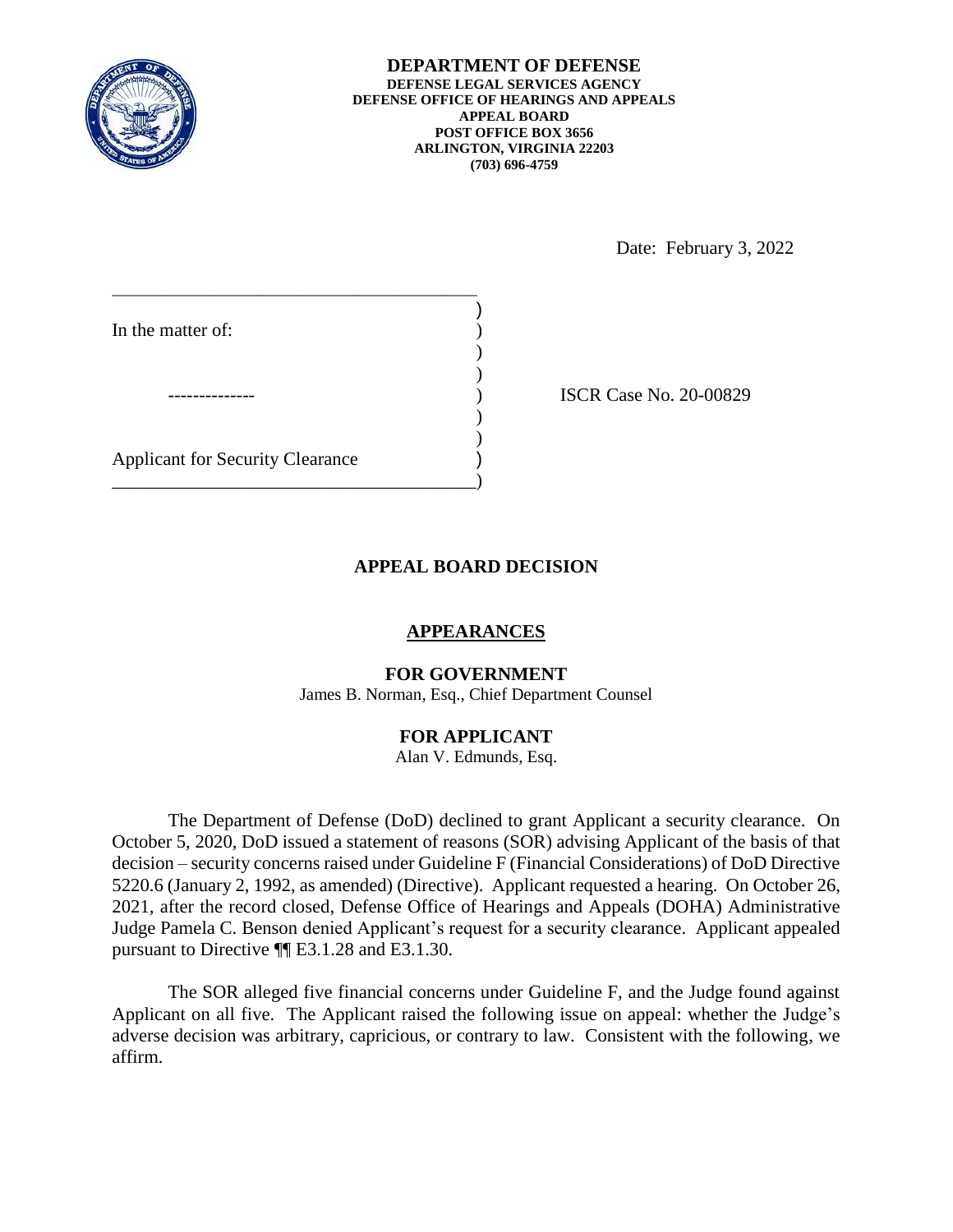#### **The Judge's Findings of Fact and Analysis**

 degree. He is married and has two sons with special needs. His wife works as an educator, and their combined annual gross income is nearly \$200,000. their combined annual gross income is nearly \$200,000. The SOR alleges that Applicant filed for a Chapter 13 bankruptcy in 2005 that was Applicant is in his fifties, served honorably in the military, and has earned a bachelor's

 discharged in 2011; that he filed for Chapter 13 bankruptcy again in 2017 with liabilities of approximately \$300,000; that he was delinquent under the Chapter 13 payment plan by August 2019 in the amount of \$22,000; that he was indebted to the Internal Revenue Service (IRS) for delinquent federal taxes for tax years 2011–2015 in the approximate amount of \$25,500; and, that he misused a company credit card in September 2017 to pay for repairs to his home.

 indebtedness. Regarding the IRS debt, Applicant asserted that the delinquent taxes were under a in his Chapter 13 payment plan, and that the trustee is currently making payments on the indebtedness. Applicant failed to provide documentation for his claim that he was making good-In responding to the SOR, Applicant admitted all allegations other than the federal tax good-faith payment plan with the IRS prior to his 2017 bankruptcy filing, that they were included faith payments to the IRS before filing his 2017 bankruptcy petition.

 problems were caused by a 2011 house fire, his wife's medical issues, his two sons' special needs Regarding his 2017 Chapter 13 bankruptcy filing, Applicant testified that he was delinquent on his that he was current on the payment plan as of the date of the hearing. Post-hearing, Applicant Regarding his indebtedness in general, Applicant testified at hearing that his financial diagnoses, the predatory practices of their mortgage company, and his wife's excessive spending. payment plan in 2018 and again in 2019, that the plan was modified to increase his payments, and submitted documents that indicate he is making payments to the bankruptcy trustee, but not the full payments required, and that he is again delinquent.

 employer's credit card in 2017 is troubling and has serious security significance. Having been are not clear indications that his financial problems are being resolved. None of the mitigating Applicant has not learned from his past mistakes or made responsible and appropriate financial adjustments to prevent new debt. Moreover, Applicant's intentional misuse of his delinquent on his Chapter 13 payment plan in 2018 and 2019, Applicant is again delinquent. There conditions fully apply.

#### **Discussion**

 Applicant has not challenged any of the Judge's specific findings of fact. Rather, he contends the Judge erred in failing to comply with the provisions in Executive Order 10865 and the Directive by not considering all of the available evidence, by not giving the proper weight to mitigating evidence, and by failing to properly apply the whole-person concept. For example, Applicant argues that the Judge failed to properly weigh the number of hardships that were outside of his control and the positive actions he has taken to remediate his debts, to include filing for Chapter 13 bankruptcy and making payments under the plan. None of Applicant's arguments, however, are enough to rebut the presumption that the Judge considered all of the record evidence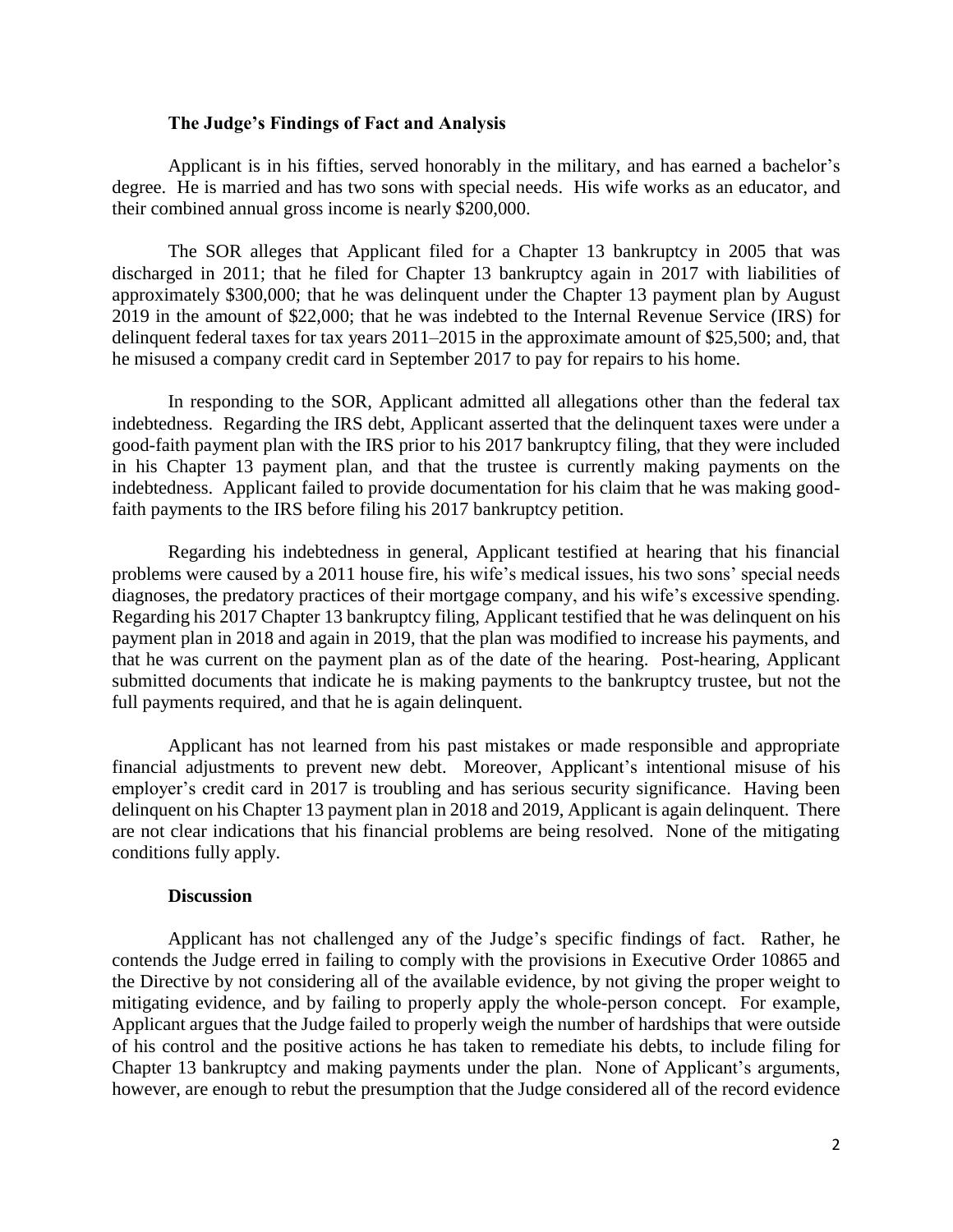or to demonstrate the Judge weighed the evidence in a manner that was arbitrary, capricious, or contrary to law. *See, e.g.*, ISCR Case No. 19-01400 at 2 (App. Bd. Jun. 3, 2020). Although we give due consideration to the Hearing Office cases that Applicant's counsel has cited, they are *See, e.g*., ISCR Case No. 17-02488 at 3–4 (App. Bd. Aug. 30, 2018). Moreover, the cited cases are easily distinguishable on their facts. neither binding precedent on the Appeal Board nor sufficient to undermine the Judge's decision.

 should be granted any relief on appeal. The Judge examined the relevant evidence and articulated a satisfactory explanation for the decision. The decision is sustainable on the record. "The general standard is that a clearance may be granted only when 'clearly consistent with national security.'" ¶ 2(b): "Any doubt concerning personnel being considered for national security eligibility will be Applicant has failed to establish that the Judge committed any harmful error or that he *Department of the Navy v. Egan*, 484 U.S. 518, 528 (1988). *See also*, Directive, Encl. 2, App. A resolved in favor of national security."